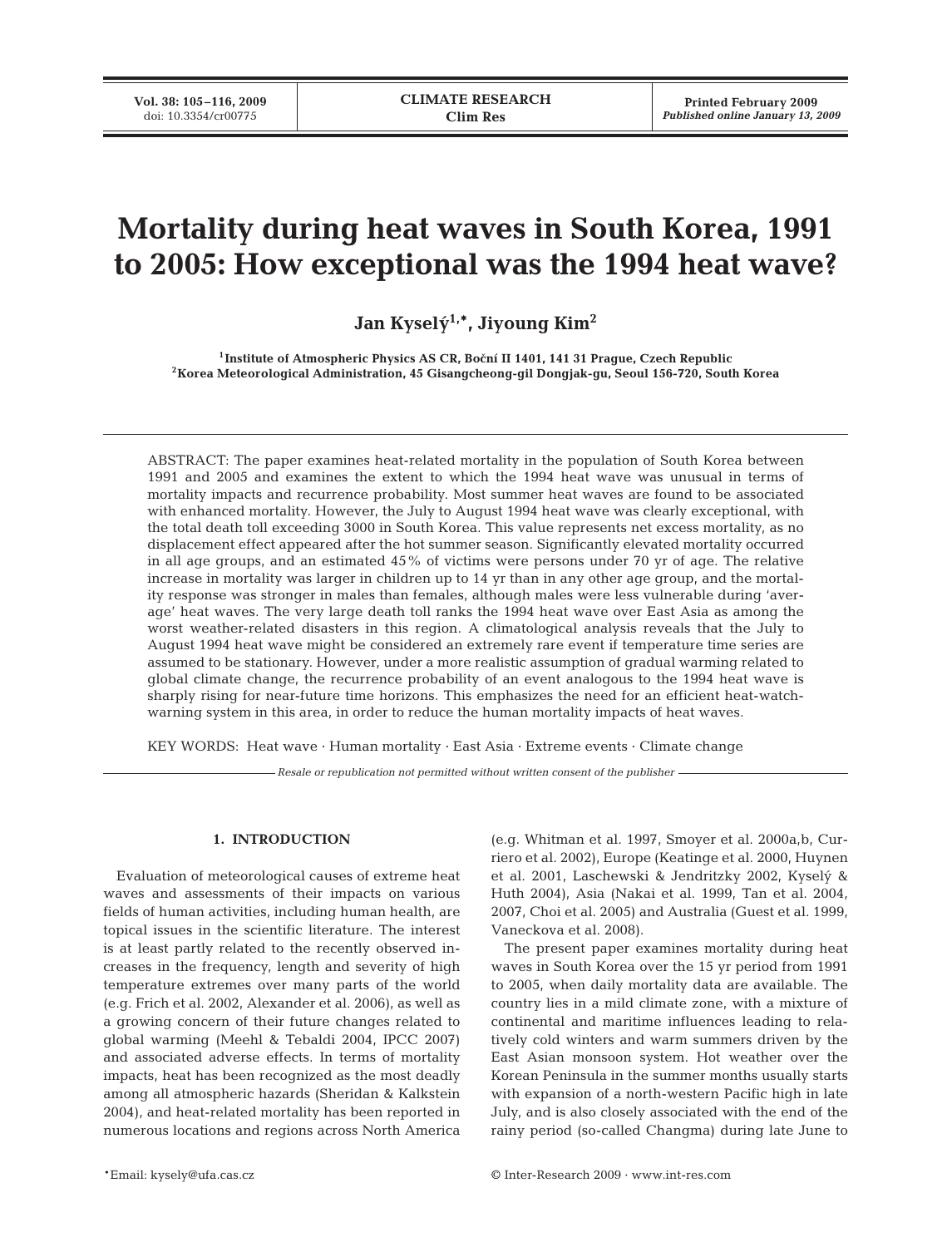about the middle of July (Yihui & Chan 2005). Variability of weather on synoptic time scales is large, and hot weather conditions occur almost every summer. The large seasonal temperature changes and high withinseason variability of weather cause the population to be prone to heat-related mortality.

A specific focus of the present study is directed towards the unusually severe heat waves that hit East Asia in 1994. Their association with mortality impacts in specific segments of the population has been described in several previous papers: Choi et al. (2005) found increased mortality in the population of Seoul (+626 deaths over the summer period in 1994), mainly among the elderly. An important role of enhanced ozone concentrations on modulating within-heat-wave differences in mortality was reported by Sung et al. (2001), and regional differences in city-specific threshold temperatures and magnitudes of heat-related mortality were evaluated by Kim et al. (2006a). Kim et al. (2006b) reported that the hot period with enhanced mortality in Seoul was closely associated with the prolonged drought in the region. Park & Schubert (1997) also examined large-scale atmospheric circulation associated with the hot and dry weather, with respect to an anomalous evolution of the East Asian monsoon and unusually persistent stationary waves, extending from northern Europe over Eurasia during the summer of 1994.

Increasing trends in average temperature and temperature extremes have been observed in the area under study over recent decades. Mean temperature in South Korea has increased by about 1.5°C during the 20th century (more than twice that corresponding to global warming), which has been attributed mainly to the intensified greenhouse effect and rapid urbanization (Kwon 2005). The Korean Peninsula appears to be particularly responsive to possible anthropogenically induced climatic changes (Im et al. 2008). As the global mean surface temperature is projected to increase further in the 21st century, it is expected that Korea will be particularly vulnerable to climate change. According to Boo et al. (2004, 2006), daily temperatures over Korea are expected to increase by about 6°C between 1971 to 2000 and 2071 to 2100; Boo et al. (2006) also anticipate a sharp rise in the frequency and intensity of hot spells and droughts in the future.

The present paper is the first comprehensive study on the mortality impacts of heat waves in the population of South Korea. We focus on a comparison of the severe 1994 heat wave with other heat waves between 1991 and 2005, in terms of excess mortality, and estimate the recurrence probabilities associated with such an event for the near future, assuming an increase in summer temperatures related to global warming.

# **2. DATA AND METHODOLOGY**

#### **2.1. Mortality data**

Daily data were processed on all-cause (total) mortality and mortality due to cardiovascular diseases (CVD; ICD-10 Codes I00-I99) in South Korea (population ~47.3 million, as of December 2005) over the period from 1991 to 2005, stratified by gender and divided into 8 age groups. To account for long-term trends in mortality (related mainly to demographic and health care changes) and the seasonal and weekly cycles, the daily death counts must be standardized. We applied a slightly modified standardization procedure (used e.g. in Guest et al. 1999, Smoyer et al. 2000a and Whitman et al. 1997), based on calculating deviations of the observed number of deaths and the expected number of deaths (termed 'excess mortality' hereafter) for each day of the examined period, separately for total and CVD mortality and for each age group and gender.

The expected (baseline) number of deaths was computed so that it took into account:

- the long-term changes in mortality (decreasing number of deaths in age groups up to 59 yr for males and 69 yr for females, increasing number of deaths in age groups 60+ yr for males and 70+ yr for females), related to medical-technological progress and demographic changes associated with enhanced life expectancy and increasing percentage of the elderly in the population; total mortality between 1991 and 2005 increased slightly in females and were approximately levelled-off in males (Fig. 1);
- the annual cycle (lower mortality in late than early summer);
- the weekly cycle (higher/lower mortality on Mondays/ Sundays compared to the other days of the week; possible reasons for weekly variations in mortality are discussed by e.g. Wang et al. 2002).

Before calculating baseline mortality, days with very large accidents in South Korea between 1991 and 2005 (aviation and maritime disasters, a store collapse and fires: Table 1) and death tolls due to severe natural disasters (typhoons and floods), resulting in >100 accidental or disaster-related deaths each, were excluded from the database, in order to avoid their misleading effects on baseline mortality estimates.

Employing this approach, the expected number of deaths  $M_0(y, d)$  for Year  $y (y = 1991, ..., 2005)$  and Day *d*  $(d = 1, ..., 365)$  was set according to:

$$
M_0(y,d) = M_0(d) \times W(y,d) \times Y(y)
$$

where  $M_0(d)$  denotes the mean daily number of deaths on Day *d* in a year (computed from the mean annual cycle smoothed by 21 d running means);  $W(y,d)$  is a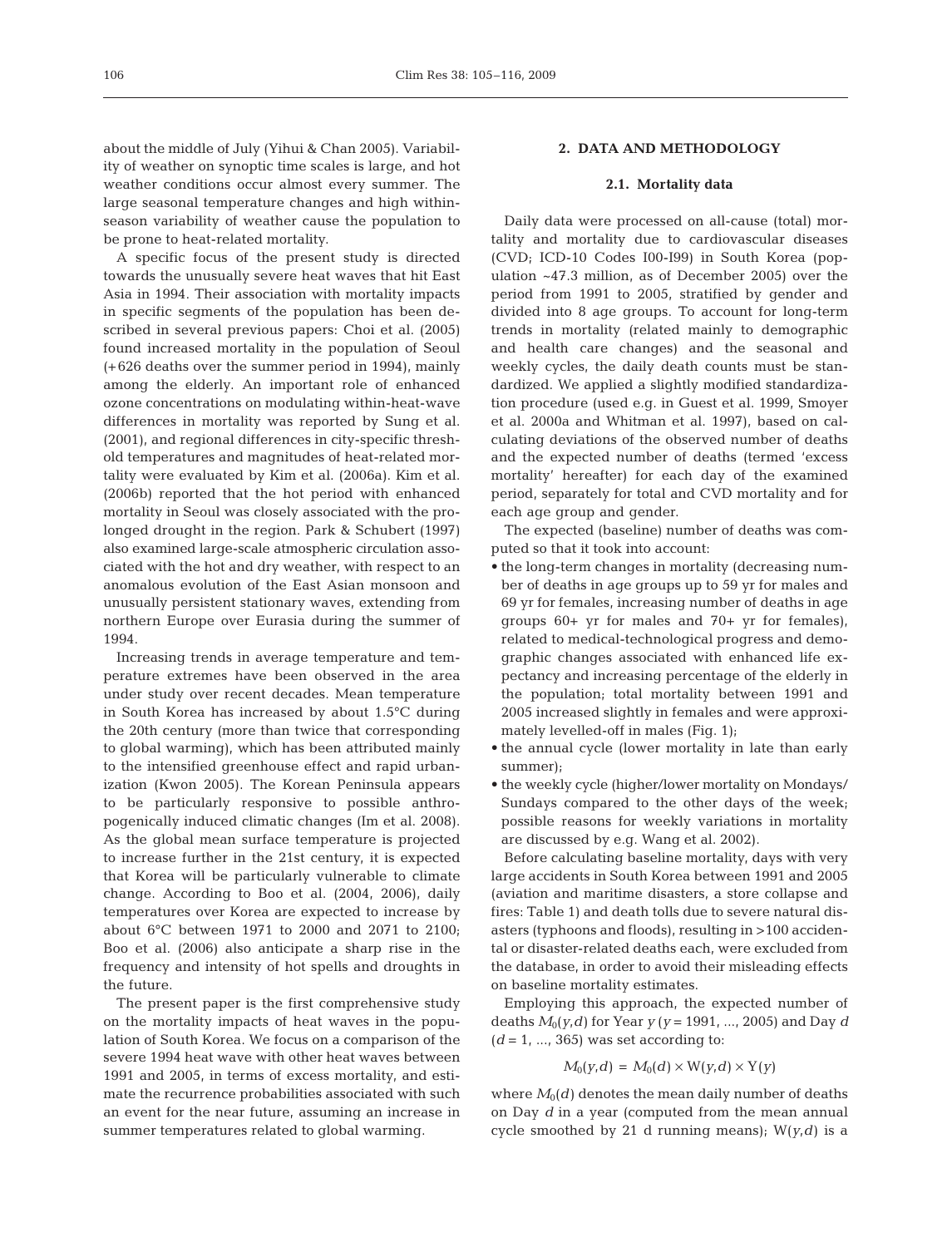

correction factor for the observed weekly cycle of mortality, calculated separately for Sunday, Monday and other working days (Tuesday to Saturday) and defined as a ratio of mean mortality (on a given day/days) to overall mean mortality; and Y(*y*) is a correction factor for the observed year-to-year changes in mortality, defined as a ratio of the mean number of deaths in a 3 yr period  $\langle y-1, y+1 \rangle$  to the mean number of deaths over the whole analyzed period (for the first and last years, only data in Year *y* are considered).

 $W(y,d)$  and  $Y(y)$  were calculated over the April to November period when the effects of epidemics of influenza/acute respiratory infections in the mortality data are negligible. When determining the mean annual cycle in mortality, we have found it necessary to exclude data for the summer of 1994 from the dataset because of the severe heat wave that occurred during this year. If data for the summer of 1994 were included in the estimation of the mean annual cycle, baseline mortality (in all years) would be influenced and artificially elevated.

In a similar fashion as for the weekly cycle, an artificial pattern present in the original daily mortality counts (each 5th, 10th, 15th, 20th, 25th and 30th value in a month elevated)—mainly during an earlier part of the records—was removed from the estimated excess mortality. This was achieved by calculating yearspecific multiplicative correction factors for the dates in a month. If not removed, the artificial pattern would have affected excess mortality estimates on a daily scale; its impact on aggregated excess mortality would decline with increasing length of the period. The Korea National Statistical Office was consulted on possible causes of the pattern, but the exact reason remains unknown.

The applied procedure allows for more robust estimates of excess mortality relative to a widely used comparison with a single previous summer season (as

> in Choi et al. 2005 for excess mortality in Seoul) or an application of 31 d moving averages (e.g. Rooney et al. 1998, Gosling et al. 2007), the latter being particularly inappropriate in cases when long heat waves are manifested in mortality data as in South Korea.

Table 1. Large accidents and natural disasters in South Korea and/or affecting the population under study between 1991 and 2005 and the resulting death tolls (data from www.kma.go.kr/; Wikipedia [http://en.wikipedia.org/wiki/List\_of\_ accidents\_and\_disasters\_by\_death\_toll, accessed March 5, 2008; http://en.wikipedia. org/wiki/List\_of\_natural\_disasters\_by\_death\_toll, accessed March 5, 2008])

| Date                     | Death toll Event |                                               |
|--------------------------|------------------|-----------------------------------------------|
| <b>Accidents</b>         |                  |                                               |
| 29 Jun 1995              | 502              | Sampoong Department Store collapse (Seoul)    |
| 10 Oct 1993              | 292              | West Sea disaster (Seohae)                    |
| 6 Aug 1997               | 228              | Korean Air Flight 801 (Guam)                  |
| 18 Feb 2003              | 192              | Daegu Subway Fire (Daegu)                     |
| 15 Apr 2002              | 128              | Air China Flight 129 (Busan)                  |
| 28 Apr 1995              | 102              | Gas explosions by subway construction (Daequ) |
| <b>Natural disasters</b> |                  |                                               |
| 31 Jul-18 Aug 1998       | 324              | Massive rain, floods and landslides           |
| $30$ Aug $-1$ Sep 2002   | 246              | Typhoon Rusa                                  |
| 12-13 Sep 2003           | 130              | Typhoon Maemi                                 |
| 25-27 Jul 2002           | 128              | Massive rain and floods                       |
| $22 - 26$ Aug $2002$     | 103              | <b>Typhoon Gladys</b>                         |

#### **2.2. Meteorological data**

Datasets of air temperature and heat index (HIAVG) (which captures joint effects of air temperature and humidity; see e.g. Steadman 1979, Smoyer et al. 2000b, Davis et al. 2002, 2003 for details) are based on measurements at 10 meteorological stations operated by the Korea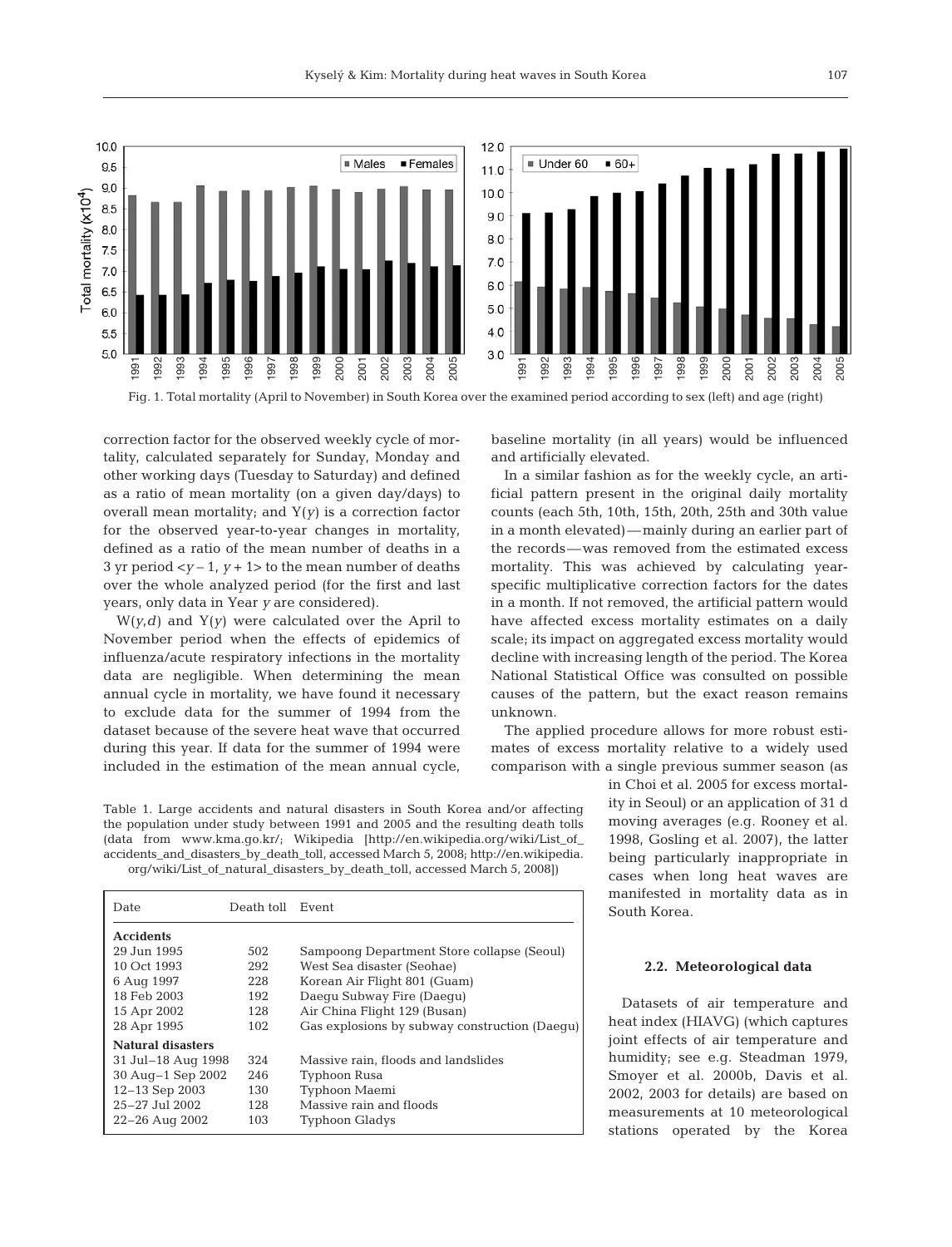Meteorological Administration (KMA) and covering South Korea (Fig. 2), carried out 4 times a day (at 03:00, 09:00, 15:00 and 21:00 h local time, LT). Average daily temperature (TAVG) and HIAVG were calculated as means of the 4 daily measurements. The stations were selected according to the following criteria: they were representative of the area, no important station moves and/or changes in measurement techniques occurred between 1971 and 2006, and the series for all variables were complete. Mean time series of each variable were calculated from data at the 10 stations, and they were used to characterize TAVG/HIAVG conditions in South Korea.

## **2.3. Heat waves**

A number of definitions of heat waves appear in the literature. Herein, heat waves are defined as periods of ≥3 d with HIAVG reaching or exceeding 33°C in the mean series for South Korea (corresponds to the 97%



Fig. 2. Area under study (top) and locations of meteorological stations (bottom), South Korea

quantile of the empirical distribution of HIAVG). A similar definition of heat waves, except for varied thresholds, is widely applied in climatological and biometeorological literature, with HIAVG or air temperature as the examined variable (e.g. Tan et al. 2007). The threshold corresponding to the 97% quantile was chosen as a useful compromise between possible lower (e.g. the 95% quantile) and higher thresholds (the 98 to 99% quantiles), because it delimits relatively severe heat waves, on the one hand, while still leading to a reasonably large number of events on the other (20 heat waves between 1991 and 2005; see Section 3). A preliminary analysis of the HIAVG–excess mortality relationship also revealed that both all-cause and CVD mortality tend to rise when HIAVG exceeds around 33°C (Fig. 3).

The analysis remains largely unchanged with alternative definitions of heat waves that have modified HIAVG thresholds and/or definitions of heat waves as periods with TAVG reaching or exceeding a high threshold in TAVG solely (set to 27°C according to the results of Kim et al. 2006a, as the lowest among cityspecific threshold temperatures above which heatrelated mortality appears in South Korea), except that



Fig. 3. Scatter-plots of departures of total (top) and cardiovascular disease (CVD; bottom) mortality against average daily heat index in the summer, from 1991 to 2005. The threshold value of 33°C used in the definition of heat waves is marked by a vertical line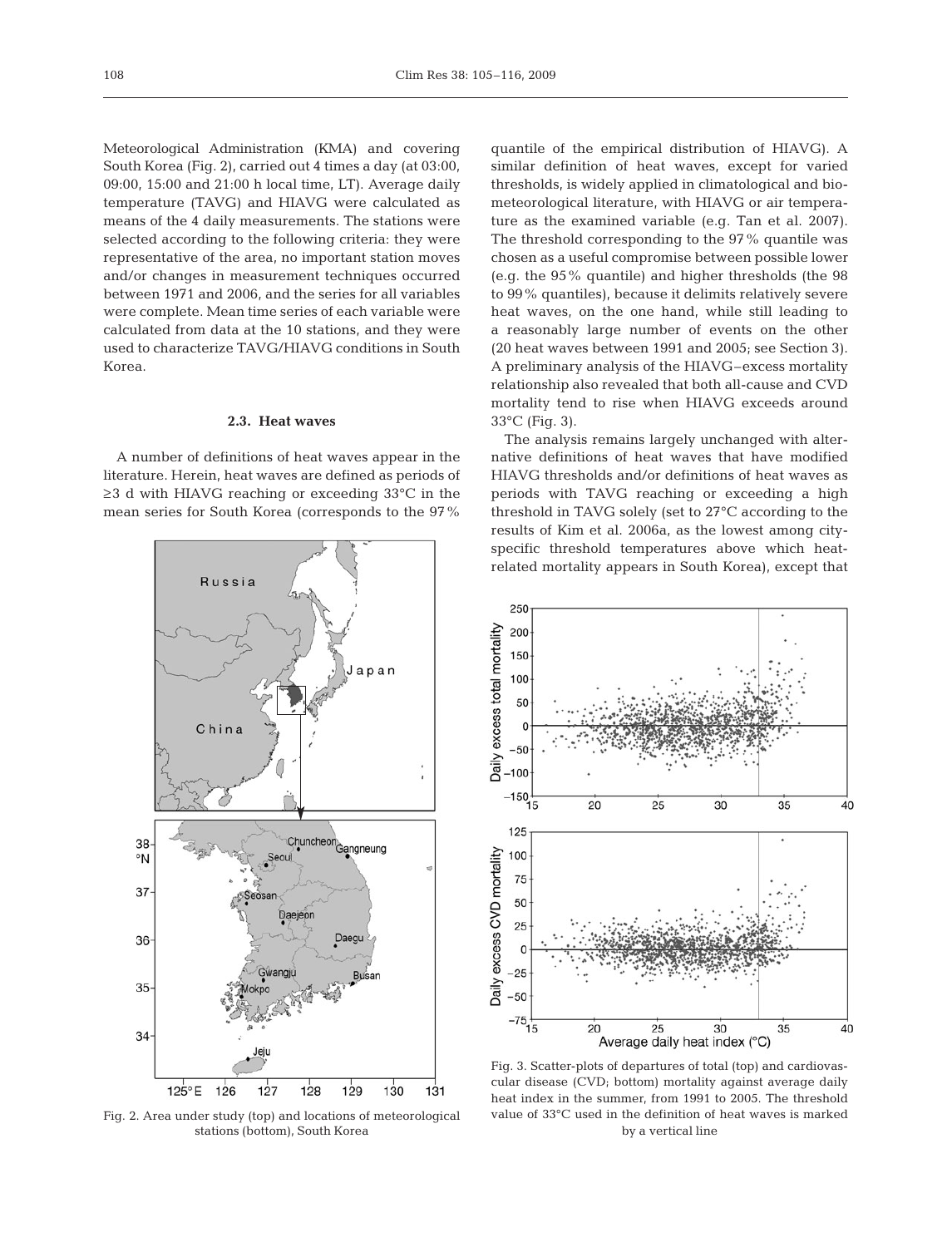heat-related mortality is generally less pronounced when effects of high humidity are not taken into account. The more direct link of excess mortality to HIAVG than to air temperature is also in accord with results reported for the population of Seoul by Choi et al. (2005). We note that the definition using a constant threshold is useful in the present analysis of mortality, but it may be inappropriate in data referring to periods with a 'mean' climate different from the reference one (Davis et al. 2003).

As the relationship between heat waves and excess mortality was found to be better expressed (in terms of relative mortality increases) for unlagged data than for lags of 1 to 2 d after weather events—similar to findings in several other studies for various regions (e.g. Keatinge et al. 2000, Curriero et al. 2002, Hajat et al. 2002, Vaneckova et al. 2008) unlagged relationships were evaluated and are discussed.

#### **2.4. Stochastic time series model for daily temperature**

In order to estimate recurrence probabilities associated with an event analogous to the 1994 heat wave, we made use of long artificial time series of TAVG simulated by a first-order autoregressive model (AR[1]). The AR(1) models provide characteristics of heat waves and temperature threshold exceedances that are generally in a good agreement with observations in midlatitude areas (e.g. Mearns et al. 1984, Macchiato et al. 1993, Colombo et al. 1999). Several variants of the AR(1) models exist; in the present paper, we apply a model in which the seasonal cycle of TAVG is considered to be a deterministic part and only deviations from this cycle are simulated as a stochastic component, similar to the approach used by Macchiato et al. (1993).

In the first experiment ('present climate'), parameters of the model (mean, variance and the first-order autocorrelation coefficient for TAVG) are estimated from the mean temperature series for South Korea between 1971 and 2000. The AR(1) model is then used to generate 10 000 artificial time series of TAVG corresponding to the months of May to September and the reference period (1971 to 2000).

In the second experiment ('climate change scenario'), a gradual warming of  $0.04^{\circ}$ C yr<sup>-1</sup> between 2001 and 2060 is assumed (see Section 3.3). The other parameters of the AR(1) model are kept unchanged in time, and 50 000 artificial series of TAVG corresponding to the May to September periods between 2001 and 2060 are generated.

The experiments with the stochastic model are evaluated in Section 3.3.

## **3. RESULTS**

# **3.1. Mortality during heat waves in South Korea, 1991 to 2005**

The introduced definition leads to a count of 20 heat waves between 1991 and 2005, with a mean annual duration of 9.3 d. Excess total mortality is positive during all except 2 of the heat waves, and the mortality increase is significant at  $p = 0.05$  in 11 out of 20 heat waves (Table 2). For CVD mortality, relative increases during heat waves are less often statistically significant (owing to considerably smaller sample sizes), but, for the most severe heat waves, they tend to be more pronounced compared to all-cause mortality (Fig. 4). If averaged over all heat wave days, mean relative excess total mortality is  $+5.9\%$ , which corresponds to around 35 to 40 excess deaths daily on average. Respective values for CVD mortality are +9.0% and around 12 excess deaths daily (Table 3). The mortality increases during heat waves are more pronounced among the elderly (persons aged 70+ yr). It should be noted, however, that positive excess mortality during heat waves also prevails in age groups from 0 to 14 and 15 to 59 yr (see also results for the 1994 heat wave below).

Mortality impacts are usually more pronounced in females than in males, which is observed in the total population (all ages), as well as in the elderly, if mean excess mortality during all heat waves is examined (Table 3). Averaged over the heat wave days, mean relative excess total mortality is significantly larger in females  $(+6.8\%)$  than in males  $(+5.2\%)$  at  $p = 0.05$ , according to the dependent samples *t*-test, as well as the Wilcoxon signed-rank test. However, if only the most severe heat waves are involved in the sample, excess mortality is often larger in males than in females. This may indicate that females are generally more susceptible to 'moderate' heat stress (e.g. due to pre-existing health problems), but during 'severe' heat waves males become increasingly sensitive and vulnerable to hot weather conditions.

#### **3.2. The 1994 heat waves and their mortality impacts**

The July/August 1994 heat wave was exceptional in its meteorological characteristics, as well as its human mortality impacts. Specific features of the summer of 1994 were a gradual warming during the last decade of June and the first decade of July, and an onset of persistent very hot and dry weather under a stationary anticyclone lasting almost continually for the 6 wk following 8 July (Fig. 5). According to the heat wave definition, the hot weather was split by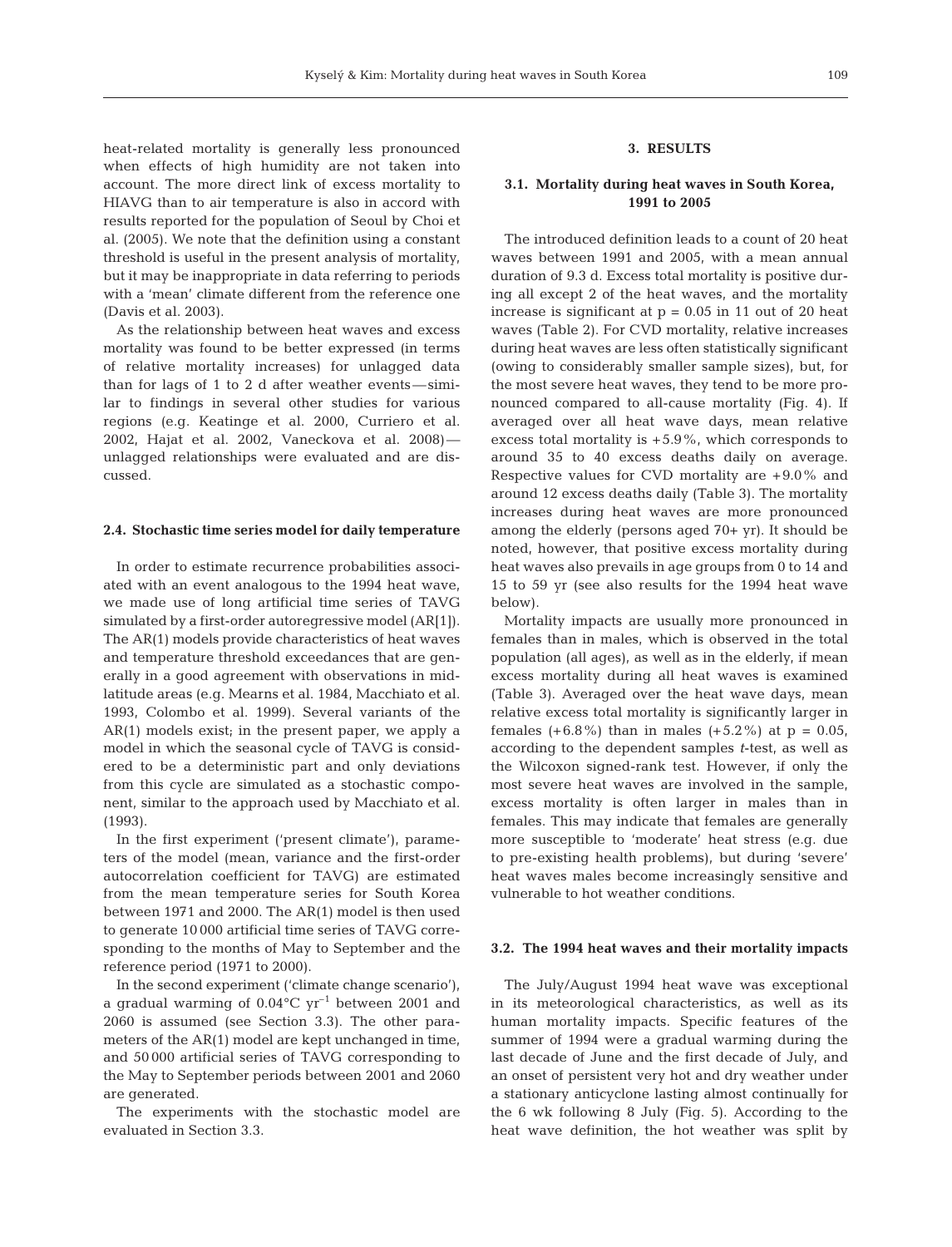Table 2. Meteorological characteristics and mortality impacts of heat waves in the population of South Korea, 1991 to 2005. Temperature and heat index values refer to the means for South Korea. %: relative mortality increase; n: the number of excess deaths; \*excess mortality significantly different from zero at p = 0.05. Significance of excess mortality was computed using the standardized normal deviate *z* obtained by dividing excess mortality by the square root of expected deaths (e.g. Sartor et al. 1995); excess mortality is significantly different from zero at p = 0.05 when |*z*| > 1.96. LT: local time. **Bold:** 1994 heat waves

| Dates                  | Length         | Maximum       | Maximum       | Maximum          | Maximum       | Mortality- |        |            |        |
|------------------------|----------------|---------------|---------------|------------------|---------------|------------|--------|------------|--------|
|                        | (d)            | daily         | average       | daily<br>average |               | Total      |        | <b>CVD</b> |        |
|                        |                | temperature   | daily         | heat index       | daily heat    | (% )       | (n)    | (% )       | (n)    |
|                        |                | at 15:00 h LT | temperature   | at 15:00 h LT    | index         |            |        |            |        |
|                        |                | $(^{\circ}C)$ | $(^{\circ}C)$ | $(^{\circ}C)$    | $(^{\circ}C)$ |            |        |            |        |
| 21-23 Jul 1992         | 3              | 31.3          | 27.9          | 36.5             | 33.4          | 1.5        | 26     | 9.3        | 39     |
| 28-30 Jul 1992         | 3              | 32.4          | 28.5          | 37.9             | 34.4          | 5.5        | 99*    | 4.9        | 22     |
| 8 Jul-9 Aug 1994       | 33             | 35.4          | 30.4          | 40.9             | 36.7          | 15.1       | 3027*  | 26.8       | 1380*  |
| 11-17 Aug 1994         | 7              | 33.7          | 29.8          | 39.2             | 35.5          | 7.6        | 323*   | 15.1       | $161*$ |
| 31 Jul-8 Aug 1995      | 9              | 32.3          | 28.8          | 37.7             | 34.6          | 0.8        | 42     | $-1.6$     | $-22$  |
| 12-18 Aug 1995         | 7              | 33.6          | 29.4          | 40.0             | 36.1          | 2.0        | 85     | 1.8        | 19     |
| 8<br>28 Jul-4 Aug 1996 |                | 33.5          | 29.1          | 39.3             | 35.2          | 4.9        | 243*   | 3.5        | 39     |
| 8-14 Aug 1996          | 7              | 33.7          | 28.9          | 38.7             | 34.5          | 0.4        | 16     | $-1.2$     | $-12$  |
| 21-25 Jul 1997         | 5              | 32.5          | 28.3          | 38.4             | 34.3          | 6.3        | 195*   | 4.8        | 33     |
| 28 Jul-3 Aug 1997      | 7              | 31.9          | 28.1          | 38.0             | 34.1          | 1.1        | 50     | $-1.5$     | $-14$  |
| 3-8 Aug 1998           | 6              | 30.7          | 28.3          | 37.3             | 34.6          | 4.4        | 164*   | 2.1        | 17     |
| 8-11 Aug 1999          | $\overline{4}$ | 32.5          | 28.4          | 38.6             | 34.1          | 6.9        | 177*   | 14.3       | 79*    |
| 18-21 Jul 2000         | 4              | 31.4          | 28.6          | 36.8             | 33.9          | $-1.6$     | $-40$  | $-1.9$     | $-11$  |
| 22 Jul-4 Aug 2001      | 14             | 33.1          | 29.2          | 38.8             | 35.3          | $2.2\,$    | 195*   | 1.1        | 22     |
| 6-8 Aug 2001           | 3              | 32.3          | 28.0          | 37.6             | 33.6          | $-4.1$     | $-78$  | $-2.6$     | $-11$  |
| 21-23 Jul 2004         | 3              | 32.7          | 28.4          | 37.7             | 33.7          | 8.0        | $151*$ | 17.1       | $71*$  |
| 28-30 Jul 2004         | 3              | 33.0          | 28.6          | 37.8             | 33.8          | 3.9        | 74     | $-1.8$     | $-8$   |
| 6-10 Aug 2004          | 5              | 32.4          | 28.3          | 37.2             | 33.3          | 3.9        | $124*$ | 7.5        | $51*$  |
| $4 - 6$ Aug 2005       | 3              | 33.0          | 29.0          | 37.7             | 34.3          | 4.5        | 86*    | 8.4        | 34     |
| 12-17 Aug 2005         | 6              | 32.3          | 28.6          | 37.9             | 34.2          | 2.0        | 76     | 3.9        | 32     |

a moderate cooling on 10 August (when Korea was partly affected by Typhoon Doug, which moved to the Yellow Sea, and precipitation was recorded between the afternoon of 10 August and the morning of 11 August) into 2 separate events: the July/August



Fig. 4. Relative excess total mortality and cardiovascular disease (CVD) mortality during 5 severe heat waves for the whole population and the most susceptible part (80+ yr). The increase in percent is relative to baseline mortality estimated for a given heat wave

heat wave (8 July to 9 August) and the August heat wave (11 to 17 August).

The July/August 1994 heat wave was by far the longest and most severe heat wave that has been observed over the Korean Peninsula since at least 1942, but also very likely the most severe in the entire 20th century (KMA 1990, Choi 2004). Its duration was 33 d (the second longest heat wave from 1991 to 2005 lasted 14 d), and the maximum daily temperature at 15 LT reached 35.4°C in the mean series for South Korea, which is almost 2°C higher than during any other heat wave since 1991. The HIAVG was record-breaking, too: among the 20 greatest HIAVG values between 1991 and 2005, 15 occurred during the July/August 1994 heat wave, 3 during the following August 1994 heat wave, and only 2 on other days.

Table 3. Mean relative excess mortality on heat wave days from 1991 to 2005. CVD: cardiovascular disease

| Mortality  | Whole<br>population<br>(%) | $($ %) | Males Females Males<br>(%) | 70+<br>(%) | Females<br>$70+$<br>(%) |
|------------|----------------------------|--------|----------------------------|------------|-------------------------|
| Total      | 5.87                       | 5.17   | 6.80                       | 6.00       | 8.39                    |
| <b>CVD</b> | 9.04                       | 8.07   | 9.88                       | 11.87      | 11.06                   |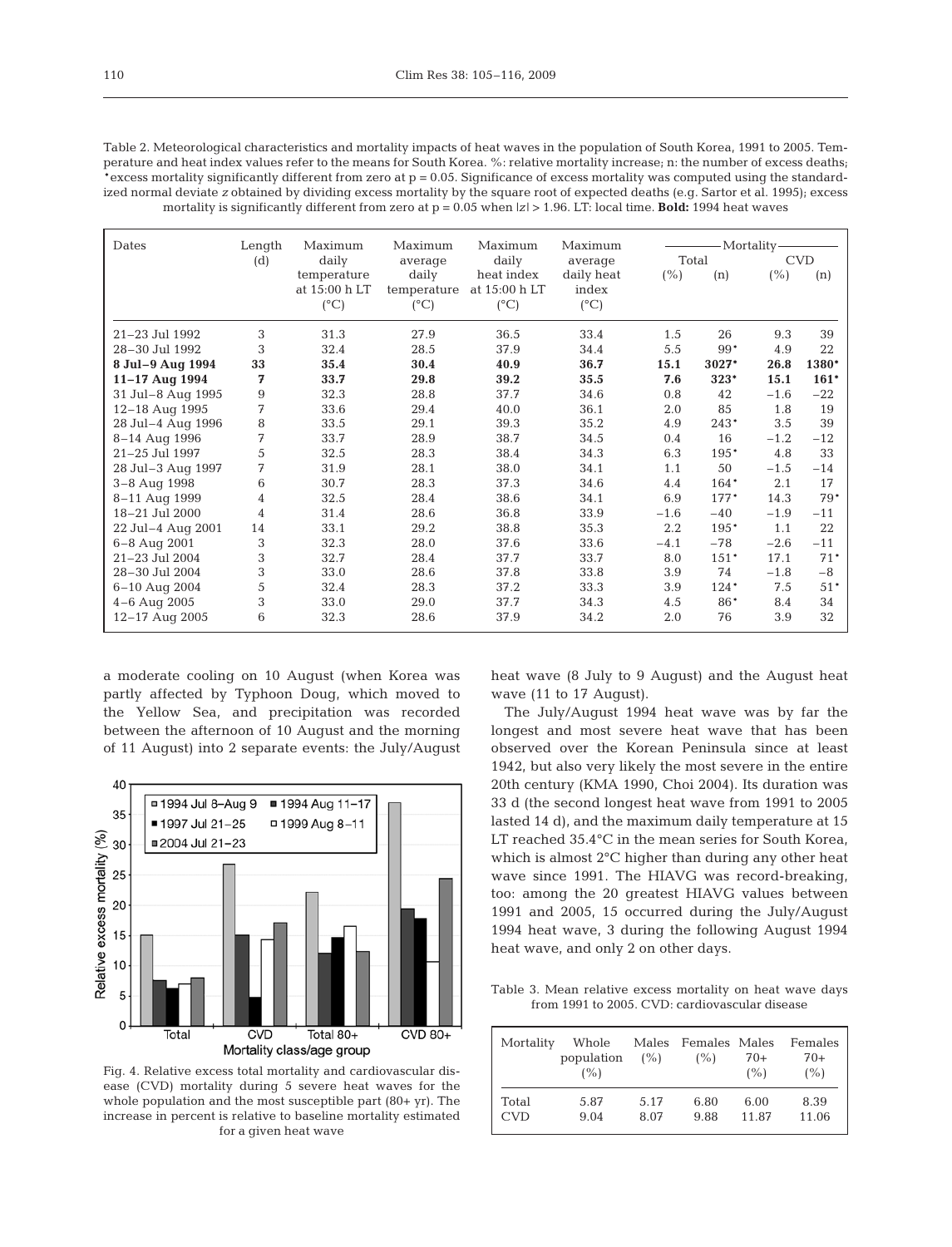

Fig. 5. Excess total mortality (bars) and average daily heat index/air temperature in the mean series for South Korea during the summer of 1994 (top panel); the 2 heat waves are marked in grey. Horizontal line: threshold for the heat index applied in the definition of heat waves. For comparison, excess total mortality and average daily heat index/air temperature in a summer without heat waves (2002) are plotted (bottom panel). The scale of the *y*-axis has been kept identical in both graphs

With respect to mortality impacts, the July/August 1994 heat wave was also extraordinary: the total death toll is estimated to have exceeded 3000 (3027; 95% CI: 2750 to 3305) in the overall population (Table 2), a value which is an order of magnitude larger than in any other heat wave. Even more surprisingly, the second deadliest heat wave in the period between 1991

and 2005 was that in August 1994, which followed very shortly afterward, with >300 additional excess deaths (323; 95% CI: 195 to 450). If the separation of the 2 events by the moderate cooling on 10 August is disregarded and the whole period from 8 July to 17 August is considered together, the estimated death toll is 3384 (95% CI: 3075 to 3694). We note that the reported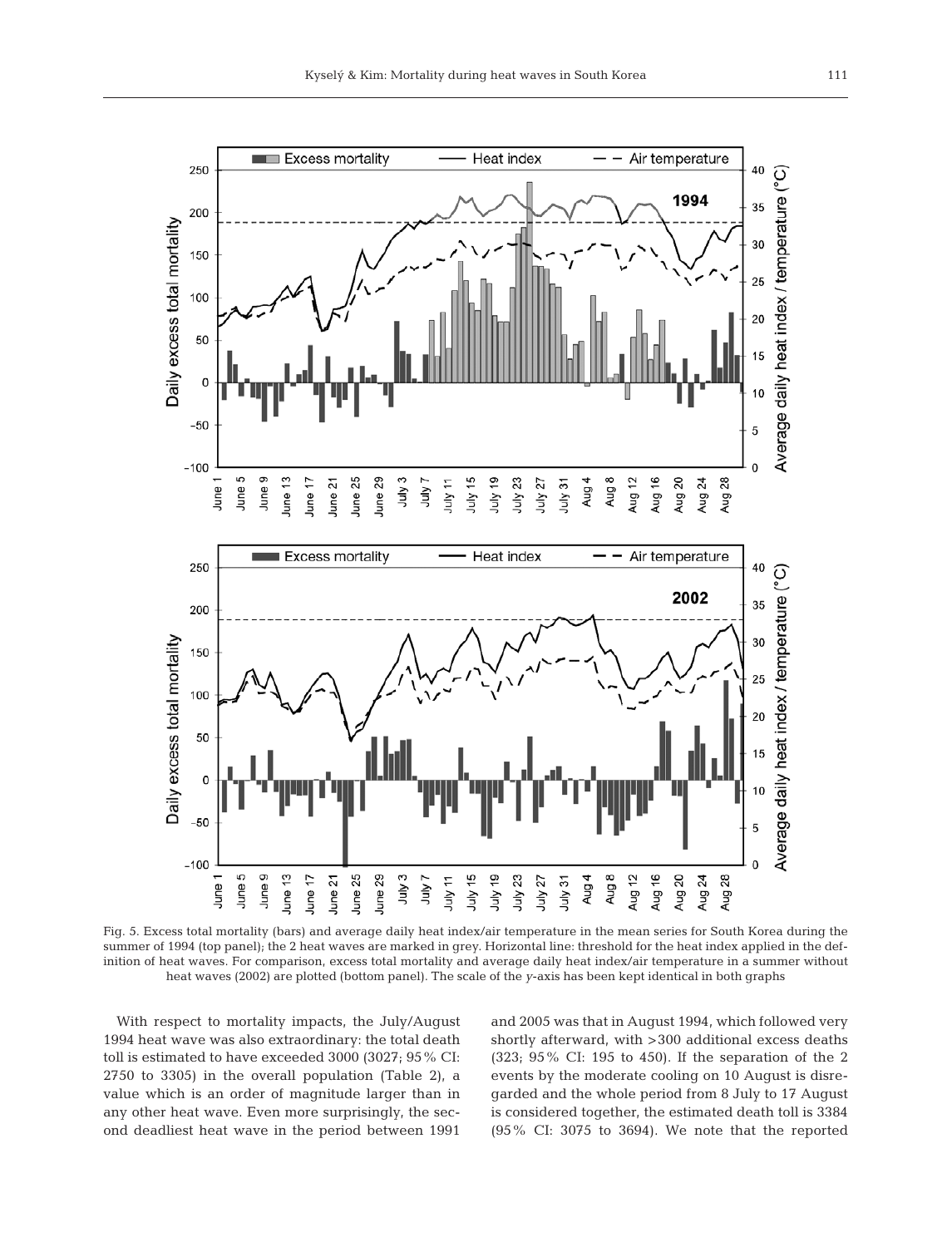excess mortality is almost independent of the settings of the standardization procedure applied (Section 2.1): slightly modified approaches to estimating baseline mortality (differing in the length of the window over which the mean annual cycle is smoothed; in whether accidental deaths are excluded from the estimation of baseline mortality or not; in the way the long-term trend is removed; etc.) all lead to between 3300 and 3400 excess deaths. This value also agrees with a firstguess estimate considering mortality over a certain part of the year compared with that period in previous and following years (between 3100 and 4200 excess deaths).

Above 100 excess deaths daily were recorded on each day from 22 to 30 July 1994. The daily excess mortality was most exacerbated in a 3 d period after the heat wave peak on 22 July; around 600 excess deaths occurred between 23 and 25 July. Relative increases in CVD mortality exceeded those in total mortality, and over the period from 8 July to 17 August, +1578 excess deaths (95% CI: 1422 to 1735) due to CVD occurred (which corresponds to a 25% relative increase).

Another very conspicuous feature of the 1994 heat wave is that significant excess mortality was observed in all age groups, including children (0 to 14 yr) and people aged 15 to 59 yr (Table 4). The relative mortality increase was particularly large for children (+27.5%; 183 excess deaths, 95% CI: 133 to 234), and, of the total estimated death toll of the heat wave, around 45% of excess deaths were people under 70 yr of age. This means that not only among the elderly, but also for younger and middle-aged people, the number of victims was higher than in any of the large accidents or natural disasters over the examined period (note that all events listed in Table 1 led to a disproportionately large death toll in people of productive age).

A comparison of mortality impacts of the 1994 heat waves in males and females (Table 4) confirms that the response to severe heat was larger in males (in all age groups except for 70 to 79 yr olds), although males are

generally less vulnerable to heat than females in 'average' heat waves. Excess total mortality during the July/August 1994 heat wave was significantly positive in all age groups, even if the data are stratified by gender (Table 4), so the whole population was affected. Noteworthy is also the fact that amidst all age groups and in both males and females, the relative increase was largest in children up to 14 yr of age. In absolute numbers, a much larger portion of victims in age groups of up to 70 yr were males (+980 excess deaths compared to +355 excess deaths in females), while a reverse pattern appears in those aged 70+ yr (Table 4).

No signs of a mortality displacement effect (lower than expected mortality after some heat waves due to the fact that heat often kills people whose health has been compromised and who would have soon died anyway even in the absence of stressful weather; Huynen et al. 2001, Kyselý 2004, Gosling et al. 2007) appear after the 1994 heat waves. In fact, positive values of excess daily total mortality persisted on most days until the end of August (+246 excess deaths, 18 to 31 August), despite a moderate cooling, as well as during most of September (+448 excess deaths). It might even be speculated that these excess deaths are to some extent related to the very unusual summer heat waves (due to health impairments resulting in deaths after several weeks), but they definitely demonstrate that no harvesting effect was in action in mortality values after the 1994 heat wave. Mortality was also close to usual levels in the winter of 1994/1995.

# **3.3. The 1994 heat wave—a climatological perspective**

According to extreme temperature records in South Korea (KMA 1990, Choi 2004), the 1994 heat wave seems to be an exceptional event for the 20th century. Using long stochastically generated time series of daily temperature (Section 2.4), a recurrence probability of the most severe part of the heat wave, a 21 d spell with TAVG  $\geq$ 28.0°C (11 to 31 July) can be estimated. The very long uninterrupted sequence of days above such

Table 4. Excess total mortality in individual population groups during the 1994 heat waves. %: relative mortality increase; n: number of excess deaths; \*excess mortality significant at p = 0.05 in a given age group; M: males; F: females

| Dates            | Length | Group   | $0-14$ yr     |        |      | $15 - 59$ yr | $60 - 69$ yr |        | $70 - 79$ yr |        | $80+yr$       |        |
|------------------|--------|---------|---------------|--------|------|--------------|--------------|--------|--------------|--------|---------------|--------|
|                  | (d)    |         | $\frac{9}{0}$ | (n)    | (%)  | (n)          | (%)          | (n)    | (%)          | (n)    | $\frac{9}{6}$ | (n)    |
| 8 Jul-9 Aug 1994 | 33     | $M + F$ | 27.5          | 183*   | 9.4  | 676*         | 13.0         | 476*   | 15.3         | 706*   | 22.2          | 896*   |
|                  |        | М       | 28.7          | $118*$ | 10.2 | $540*$       | 14.1         | $322*$ | 14.3         | $340*$ | 26.6          | $342*$ |
|                  |        | F       | 25.6          | $65*$  | 7.2  | 136*         | 11.3         | $154*$ | 16.3         | 366*   | 20.1          | $554*$ |
| $11-17$ Aug 1994 | 7      | $M + F$ | $-5.5$        | $-8$   | 10.4 | 158*         | 1.5          | 12     | 3.9          | 38     | 12.0          | $101*$ |
|                  |        | М       | 13.6          | 12     | 10.7 | $121*$       | 5.1          | 24     | 3.1          | 15     | 16.7          | $46*$  |
|                  |        | F       | $-34.3$       | $-19$  | 9.4  | 38           | $-4.5$       | $-13$  | 4.8          | 23     | 9.8           | $56*$  |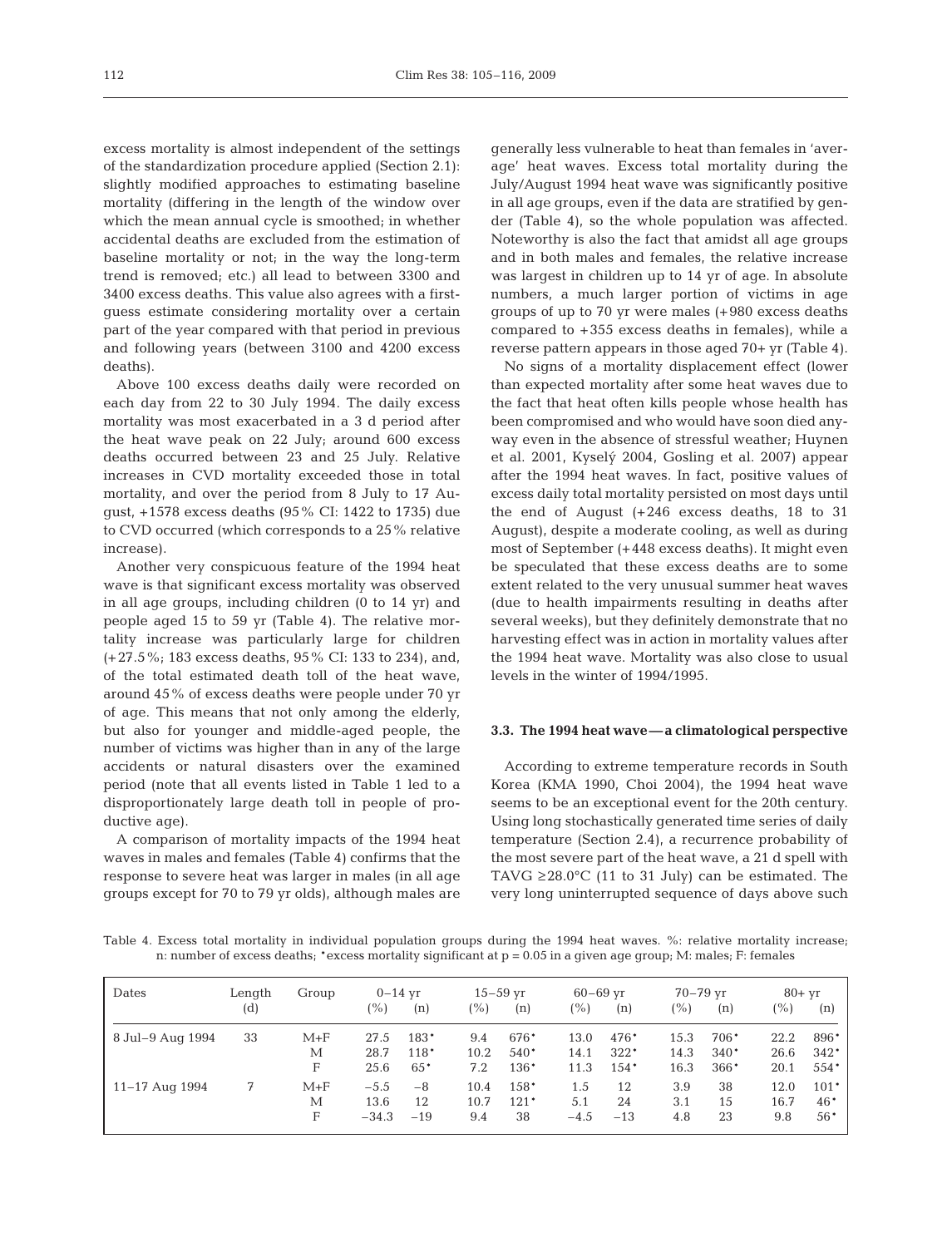a high threshold is unprecedented in the mean series for Korea; the second longest spell between 1971 and 2006 lasted 12 d only.

Under the simplified assumption of a stable 'present climate', with parameters of the AR(1) model estimated from data between 1971 and 2000, the recurrence period associated with a run of at least 21 d with TAVG ≥28.0°C is around 430 yr. For comparison, a recurrence period of spells lasting at least 15 d is estimated to be around 63 yr, and of spells with the duration at least 10 (5) d around 14 (3) yr. The latter appear to be quite realistic values when compared with the observed series (the comparison is feasible owing to the relatively high frequency of such events) and indicate the reasonably good performance of the stochastic model: 3 (12) spells of at least 10 (5) consecutive days with TAVG ≥28.0°C occurred between 1971 and 2006, which corresponds to their recurrence interval of 12 (3) yr.

Taking into account a possible climate change projection of summer temperature increase in South Korea for the mid-21st century (2031 to 2060), which considers an increase in mean temperatures of 2.0 to 2.5°C relative to the 1971 to 2000 reference period (Bae et al. 2008), analogous simulations were carried out assuming a warming trend of  $0.04^{\circ}$ C yr<sup>-1</sup> between 2001 and 2060. This leads to an increase in mean temperature of 2.0°C in 2050 compared to that in 1971 to 2000. Although the range of uncertainty in future climate change scenarios is large, the assumed warming is in good agreement with some other studies for the Korean Peninsula (Boo et al. 2004, Im et al. 2008), as well as with the trend observed over recent decades if extrapolated towards future.



Fig. 6. Changes in the recurrence period of at least 21 d spells of days with average daily temperatures (TAVG)  $\geq 28^{\circ}$ C, based on simulations with the AR(1) model assuming a warming trend of  $0.04^{\circ}$ C yr<sup>-1</sup> between 2001 and 2060

The recurrence interval of a spell of at least 21 d with TAVG ≥28°C sharply decreases even under the relatively moderate warming assumed in this experiment (the recurrence periods simulated for individual years between 2001 and 2060 are plotted in Fig. 6). If averaged between 2021 and 2030 (2041 and 2050), the recurrence period declines to around 38 (9.3) yr compared to the estimated 430 yr in the 1971 to 2000 reference period. In other words, a spell with a probability comparable to the one observed in 1994 over the 1971 to 2000 period has a length of 30 (39) d in the 2020s (2040s). It should also be emphasized that these projections are for the relatively near future, and, if the warming trend continues, increases in the frequency of severe heat waves will become much more pronounced in the second half of the 21st century.

## **4. DISCUSSION AND CONCLUSIONS**

The study presents a first comprehensive analysis of mortality impacts of heat waves in the population of South Korea, with a focus on the unusually long 1994 heat wave. The effects of the July/August 1994 heat wave on mortality were exceptionally severe: >3000 excess deaths occurred during the 8 July to 9 August period. Mortality was significantly elevated in all age groups, and a surprisingly large percentage of victims (around 45%) were persons under 70 yr. Particularly noteworthy is that the relative increase in mortality was larger in children up to 14 yr than in any other age group, a feature that has not been reported for any previous heat wave. The large impacts among younger

> persons contrast to the results of most other studies on age-specific mortality during severe heat waves (including those for the 2003 heat wave in Europe), which often report that mortality effects were confined to or mostly occurred among the elderly.

> Thus, enhanced attention should be paid to younger age groups in further epidemiological studies of heat-related mortality. Possible causes of the large effects on mortality in children during the 1994 heat waves in South Korea deserve further investigation regarding relations to the social and demographic structure of the population, health care services and other factors contributing to the lack of physiological and/or behavioural adaptation to heat. The need for more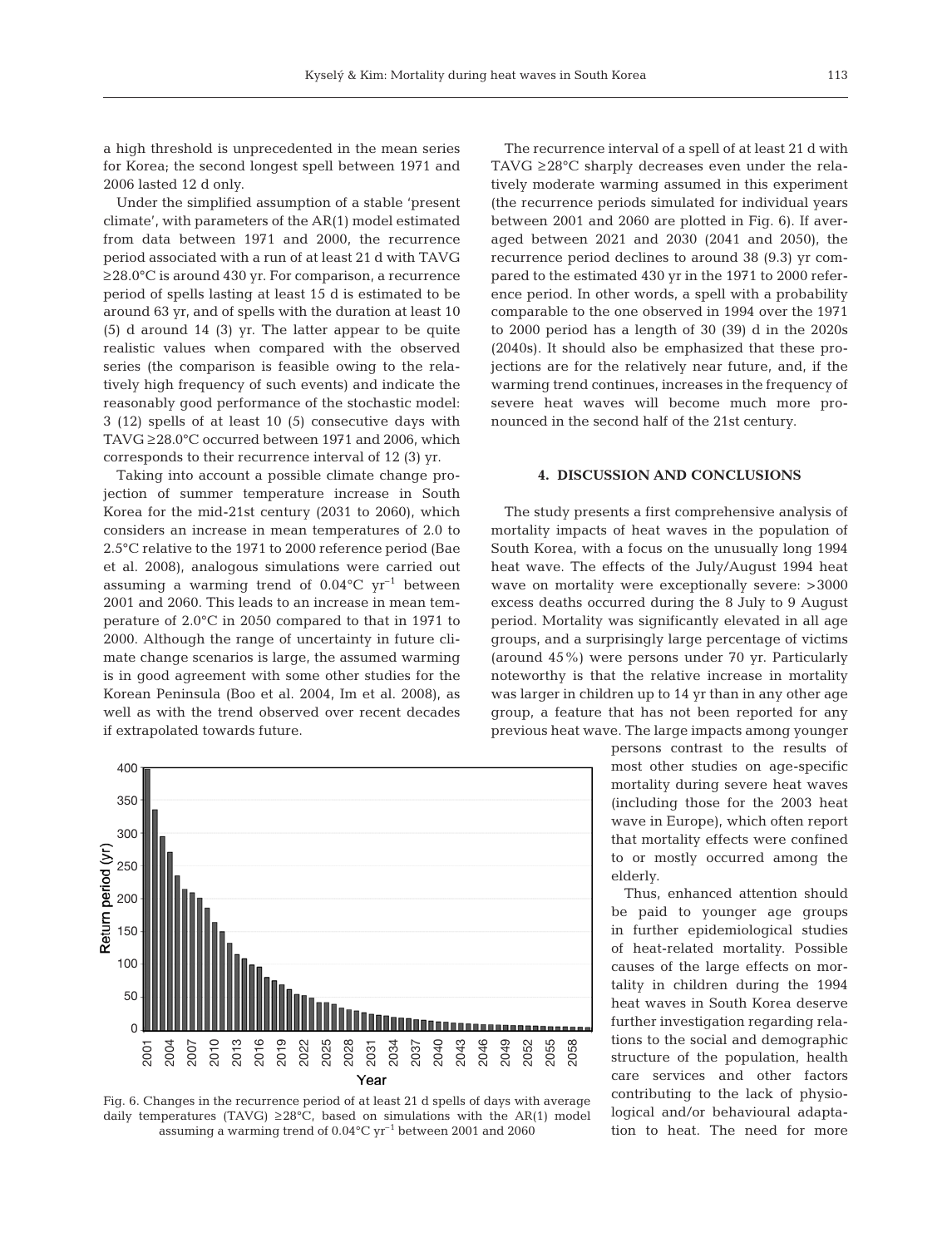research on the effects of heat on mortality and morbidity in children (results for populations in individual cities are very often inconclusive due to small sample sizes) has recently also been pointed out by Ishigami et al. (2008).

The mortality response during the July/August 1994 heat wave was stronger in males than in females (throughout the age groups), despite the finding that males are less vulnerable to heat during 'average' heat waves. Larger excess mortality in males than in females prevailed in some other relatively severe heat waves in Korea (although not comparable to the 1994 event), and may be indicative of a higher threshold level of ambient heat at which physiological disorders appear in males; however, mortality rises more sharply in males when the threshold is exceeded. It is also possible that males are less risk-averse than females and place themselves in more danger during extreme events.

As unusually hot weather continued after the July/ August 1994 heat wave into the second half of August 1994, the total death toll of the 1994 heat waves exceeded 3300 in Korea, a value which is an order of magnitude larger than during any other summer between 1991 and 2005. This finding is independent of the specific settings of the baseline mortality estimation, since several modifications leave the results virtually unchanged. The estimate represents net excess mortality, as no mortality displacement effect appeared. The study also reveals that previous data on the num-

Table 5. Documented large natural disasters (>200 deaths) affecting the Korean Peninsula since 1901 (data from Wikipedia [http://en.wikipedia.org/wiki/List\_of\_natural\_disasters\_by\_ death\_toll, accessed March 5, 2008], except for the 1994 heat waves)

| Year | Event                    | Death<br>toll | Affected region<br>for which death<br>toll is given |
|------|--------------------------|---------------|-----------------------------------------------------|
| 1994 | Heat wayes               | 3384          | South Korea                                         |
| 1936 | Typhoon                  | 1104          | South, North                                        |
|      |                          |               | Korea                                               |
| 2006 | Flooding                 | 844           | North Korea                                         |
| 1959 | Typhoon Sarah            | 768           | South Korea                                         |
|      |                          |               | and Japan                                           |
| 1972 | Seoul, Kyonggi flood     | 672.          | South Korea                                         |
| 2007 | Flooding                 | 610           | North Korea                                         |
| 1969 | Gyeongsangbukdo,         | 408           | South Korea                                         |
|      | Gyeongsangnamdo,         |               |                                                     |
|      | Gangwon flood and        |               |                                                     |
|      | landslides               |               |                                                     |
| 1987 | Chungchongnamdo,         | 345           | South Korea                                         |
|      | Chollanamdo, Kangwon     |               |                                                     |
|      | flood and landslides     |               |                                                     |
| 1998 | Massive rain, floods and | 324           | South Korea                                         |
|      | landslides               |               |                                                     |
| 2002 | Typhoon Rusa             | 246           | South Korea                                         |
|      |                          |               |                                                     |

ber of victims due to the East Asian 1994 heat waves ('over 1000' in China, Japan and South Korea together according to Wikipedia [http://en.wikipedia.org/wiki/ List\_of\_natural\_disasters\_by\_death\_toll, accessed March 5, 2008])were largely underestimated. The event ranks among the worst heat waves in terms of mortality impacts ever documented around the globe, particularly when the fact that hot weather also affected densely populated parts of China and Japan is taken into account. A comparison with other documented natural disasters affecting the Korean Peninsula (Table 5) emphasises the large death toll of the heat waves, which was much higher than that of the worst incidences of flooding throughout the 20th century. Since the mortality impacts were not confined to the elderly, the number of victims was also larger than in any other natural disaster or large accident (Table 1) over recent decades in South Korea among younger persons, including children. This finding clearly shows that severe heat may be the most deadly of natural hazards, not only for the elderly and/or people whose health has been compromised before the event.

A climatological analysis reveals that the July/August 1994 heat wave over East Asia was clearly exceptional (in terms of its duration and severity), and it might be considered an extremely rare event with a recurrence period on the order of 100s of years if stationarity of temperature time series is assumed. However, under the general warming trend that has been observed in the area and is projected under climate change scenarios, recurrence probabilities associated with an extreme event comparable to the 1994 heat wave rise sharply. If a warming of  $0.04^{\circ}C$  yr<sup>-1</sup> is assumed over the period from 2001 to 2060, the recurrence interval of a very long spell of days with temperatures exceeding a high threshold (as in the 1994 heat wave) is estimated to decrease to around 40 (10) yr in the period from 2021 to 2030 (2041 to 2050). Although the first-order autoregressive model used for the simulation of daily temperature series may suffer from some drawbacks in the reproduction of day-to-day temperature variability and very long heat waves (which are difficult to be validated against observations due to short records), the sharp rise in the recurrence probability demonstrates that even moderate warming would have a severe impact on the frequency of extreme temperature events. The fact that the model reproduces probabilities of moderate heat waves similar to those calculated with the observed temperature series for Korea also supports the plausibility of the reported increase in occurrence.

However, when estimating possible effects of future heat waves on mortality, the role of adaptation has to be considered. Simple extrapolations do not appear to result in realistic scenarios; although heat waves are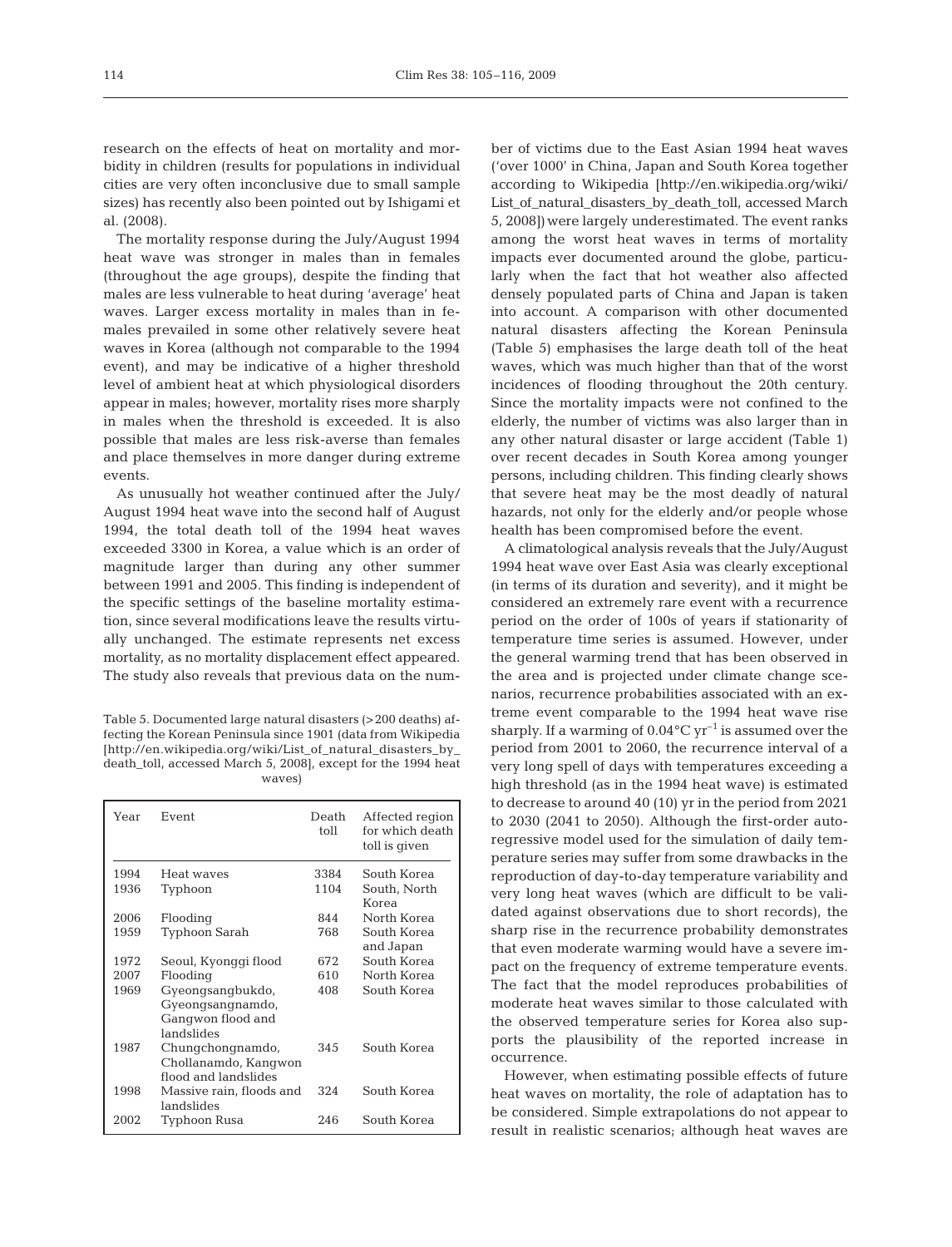likely to become longer and more severe, the effects on  $\quadblacktriangleright$  Carson C, Hajat S, Armstrong B, Wilkinson P (2006) Declining mortality will depend on ongoing societal changes and adaptations. A decrease in heat-related mortality has been reported in several developed regions, despite ageing populations and the rising trends in temperature extremes (Davis et al. 2003, Donaldson et al. 2003, Carson et al. 2006). Positive socio-economic developments, as well as more reliable forecasting and better public awareness of heat-related risks, are among the factors contributing to the adaptation to heat and mitigation of its impacts.

The presented results highlight the need for interaction and cooperation between meteorologists, public health officers, stakeholders and the public. Improved recognition of stressful weather conditions, namely the development of methods to forecast whether a day will be oppressive or not, and the subsequent implementation of precautionary measures triggered by heatwatch-warning systems, have already decreased the numbers of victims due to heat in many locations (e.g. Ebi et al. 2004, Sheridan & Kalkstein 2004, Tan et al. 2004, Pascal et al. 2006). An enhanced public perception of heat, leading to a behavioural response, is the key factor in efficiently reducing mortality due to excessive heat. The development of a heat-watchwarning system in South Korea is currently under way (Kalkstein et al. 2008), and the increasing recurrence probability due to global climate change of a heat for further efforts and better preparation for the risks associated with such extreme weather occurrences.

*Acknowledgements.* The study was carried out under a joint project supported by the Korea Research Foundation (KRF-2006-C00005) and the Czech Science Foundation (205/07/ J044). Thanks are due to the staff of the Korea National Statistical Office, Seoul, for providing daily mortality datasets; 2 anonymous reviewers for comments on the original manuscript; and the other members of the research team for general support and assistance during the work.

#### LITERATURE CITED

- ▶ Alexander LV, Zhang X, Peterson TC, Caesar J and others (2006) Global observed changes in daily climate extremes of temperature and precipitation. J Geophys Res 111:D05109, doi: 10.1029/2005GL023378
- ▶ Bae DH, Jung IW, Chang H (2008) Potential changes in Korean water resources estimated by high-resolution climate simulation. Clim Res 35:213–226
- ► Boo KO, Kwon WT, Oh JH, Baek HJ (2004) Response of global warming on regional climate change over Korea: an experiment with the MM5 model. Geophys Res Lett 31: L21206, doi: 10.1029/2004GL021171
- ► Boo KO, Kwon WT, Baek HJ (2006) Change of extreme events of temperature and precipitation over Korea using regional projection of future climate change. Geophys Res Lett 33:L01701, doi: 10.1029/2005JD006290
- vulnerability to temperature-related mortality in London over the 20th century. Am J Epidemiol 164:77–84
- Choi Y (2004) Trends on temperature and precipitation extreme events in Korea. Journal of the Korean Geographical Society 39:711–721
- Choi GY, Choi JN, Kwon HJ (2005) The impact of high apparent temperature on the increase of summertime diseaserelated mortality in Seoul: 1991–2000. J Prev Med Pub Health 38:283–290
- ► Colombo AF, Etkin D, Karney BW (1999) Climate variability and the frequency of extreme temperature events for nine sites across Canada: implications for power usage. J Clim 12:2490–2502
- ► Curriero FC, Heiner KS, Samet JM, Zeger SL, Strug L, Patz JA (2002) Temperature and mortality in 11 cities of the eastern United States. Am J Epidemiol 155:80–87
- ► Davis RE, Knappenberger PC, Novicoff WM, Michaels PJ (2002) Decadal changes in heat-related human mortality in the eastern United States. Clim Res 22:175–184
- ► Davis RE, Knappenberger PC, Novicoff WM, Michaels PJ (2003) Decadal changes in summer mortality in US cities. Int J Biometeorol 47:166–175
- ► Donaldson GC, Keatinge WR, Näyhä S (2003) Changes in summer temperature and heat-related mortality since 1971 in North Carolina, South Finland, and Southeast England. Environ Res 91:1–7
- ► Ebi K, Teisberg TJ, Kalkstein LS, Robinson L, Weiher RF (2004) Heat watch/warning systems save lives. Bull Am Meteorol Soc 85:1067–1073
- ► Frich P, Alexander LV, Della-Marta P, Gleason B, Haylock M, Klein Tank AMG, Peterson T (2002) Observed coherent changes in climatic extremes during the second half of the 20th century. Clim Res 19:193–212
- wave comparable to that in 1994 emphasizes the need  $\triangleright$  Gosling SN, McGregor GR, Páldy A (2007) Climate change and heat-related mortality in six cities. Part 1: model construction and validation. Int J Biometeorol 51:525–540
	- ► Guest CS, Wilson K, Woodward AJ, Hennessy K, Kalkstein LS, Skinner C, McMichael AJ (1999) Climate and mortality in Australia: retrospective study, 1979–1990, and predicted impacts in five major cities in 2030. Clim Res 13:1–15
	- ► Hajat S, Kovats RS, Atkinson RW, Haines A (2002) Impact of hot temperatures on death in London: a time series approach. J Epidemiol Community Health 56:367–372
	- ► Huynen MMTE, Martens P, Schram D, Weijenberg MP, Kunst AE (2001) The impact of heat waves and cold spells on mortality rates in the Dutch population. Environ Health Perspect 109:463–470
	- ► Im ES, Ahn JB, Kwon WT, Giorgi F (2008) Multi-decadal scenario simulation over Korea using a one-way doublenested regional climate model system. Part 2. Future climate projection (2021–2050). Clim Dyn 30:239–254
		- IPCC (International Panel on Climate Change) (2007) Climate change 2007: the physical science basis. Contribution of Working Group I to the IPCC 4th assessment report. Cambridge University Press, Cambridge
	- Ishigami A, Hajat S, Kovats RS, Bisanti L, Rognoni M, ➤ Russo A, Paldy A (2008) An ecological time-series study of heat-related mortality in three European cities. Environ Health 7:5
		- Kalkstein LS, Sheridan SC, Au YC (2008) A new generation of heat-health warning systems for Seoul and other major Korean cities. Meteorol Tech Policy 1:62–68
	- ▶ Keatinge WR, Donaldson GC, Cordioli E, Martinelli M and others (2000) Heat related mortality in warm and cold regions of Europe: observational study. BMJ 321:670–673